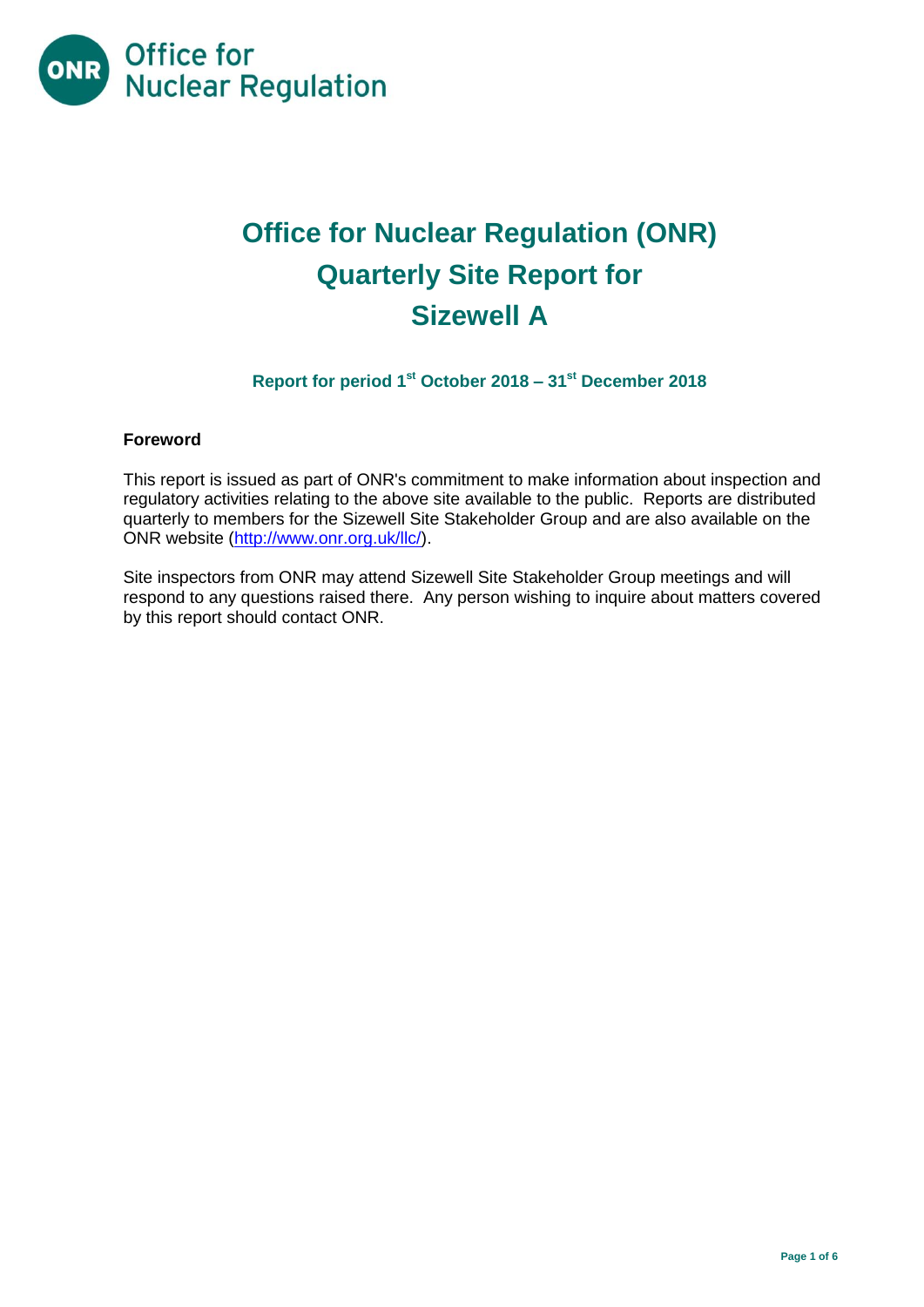# **TABLE OF CONTENTS**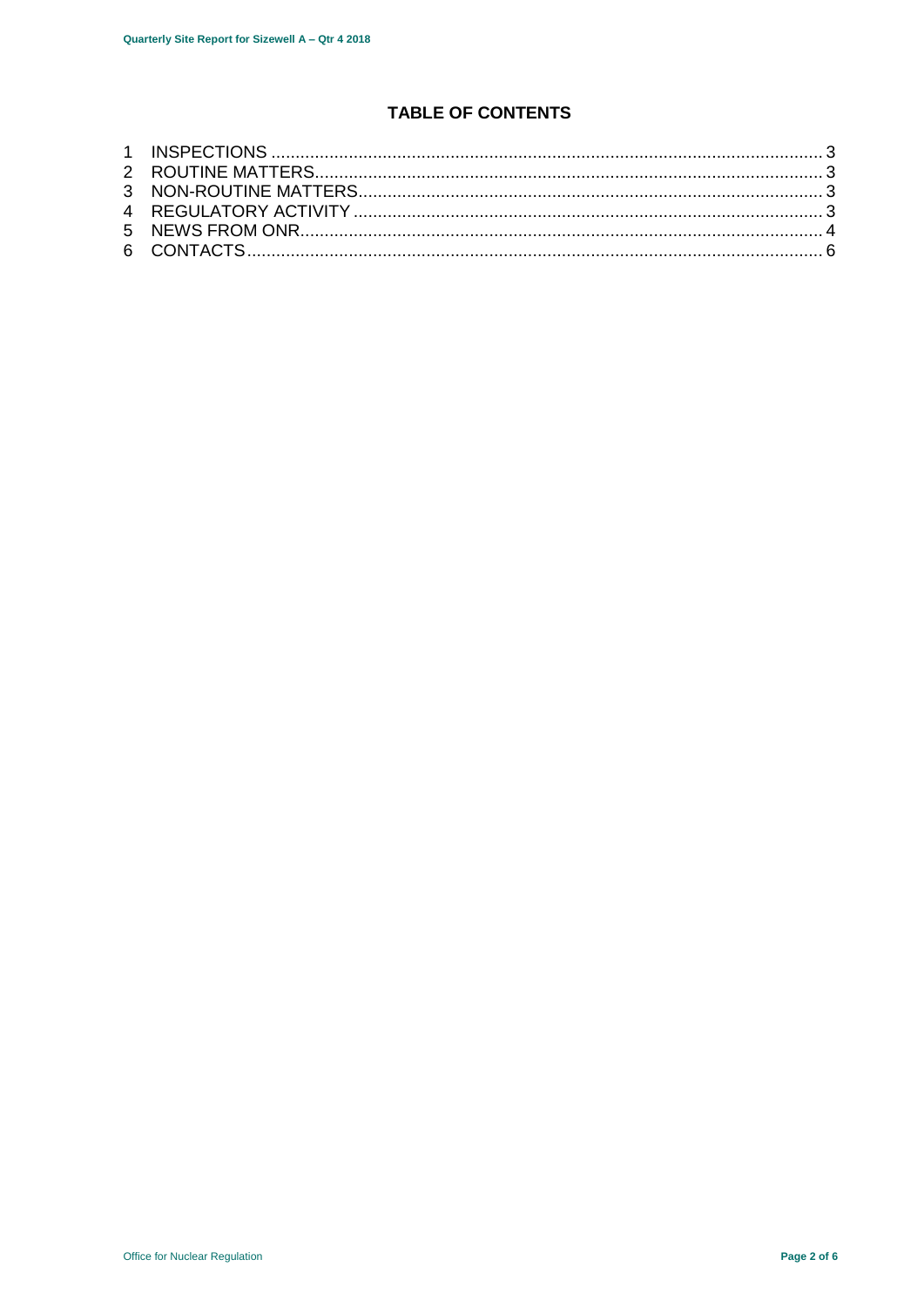## <span id="page-2-0"></span>**1 INSPECTIONS**

#### **1.1 Dates of inspection**

ONR undertook a joint Bradwell and Sizewell A planned site inspection on the following dates during the quarter:

 $\blacksquare$  14<sup>th</sup> to 15<sup>th</sup> November 2018

## **1.2 ONR held meetings involving Sizewell A on the following dates during the quarter:**

ONR held C&M safety case assessment meetings involving Sizewell A on the following dates during the quarter:

- $\blacksquare$  12<sup>th</sup> November 2018
- $\blacksquare$  10<sup>th</sup> December 2018

## <span id="page-2-1"></span>**2 ROUTINE MATTERS**

#### **2.1 Inspections**

Inspections are undertaken as part of the process for monitoring compliance with:

- the conditions attached by ONR to the nuclear site licence granted under the Nuclear Installations Act 1965 (NIA65) (as amended);
- the Energy Act 2013;
- the Health and Safety at Work Act 1974 (HSWA74); and
- regulations made under HSWA74, for example the Ionising Radiations Regulations 1999 (IRR99) and the Management of Health and Safety at Work Regulations 1999 (MHSWR99);
- The Nuclear Industry Security Regulations (NISR) 2003.

The inspections entail monitoring licensee's actions on the site in relation to incidents, operations, maintenance, projects, modifications, safety case changes and any other matters that may affect safety. The licensee is required to make and implement adequate arrangements under conditions attached to the licence in order to ensure legal compliance. Inspections seek to judge both the adequacy of these arrangements and their implementation

The inspection in November focussed on the decommissioning projects on the site for the ponds and the FED retrievals. The conclusion of the inspection was that the projects are making safe and steady progress.

# <span id="page-2-2"></span>**3 NON-ROUTINE MATTERS**

Licensees are required to have arrangements to respond to non-routine matters and events and report significant events to ONR. ONR inspectors judge the adequacy of the licensee's response, including actions taken to implement any necessary improvements.

There are no matters or events of significance to report during this period.

## <span id="page-2-3"></span>**4 REGULATORY ACTIVITY**

ONR may issue formal documents to ensure compliance with regulatory requirements. Under nuclear site licence conditions, ONR issues regulatory documents, which either permit an activity or require some form of action to be taken; these are usually collectively termed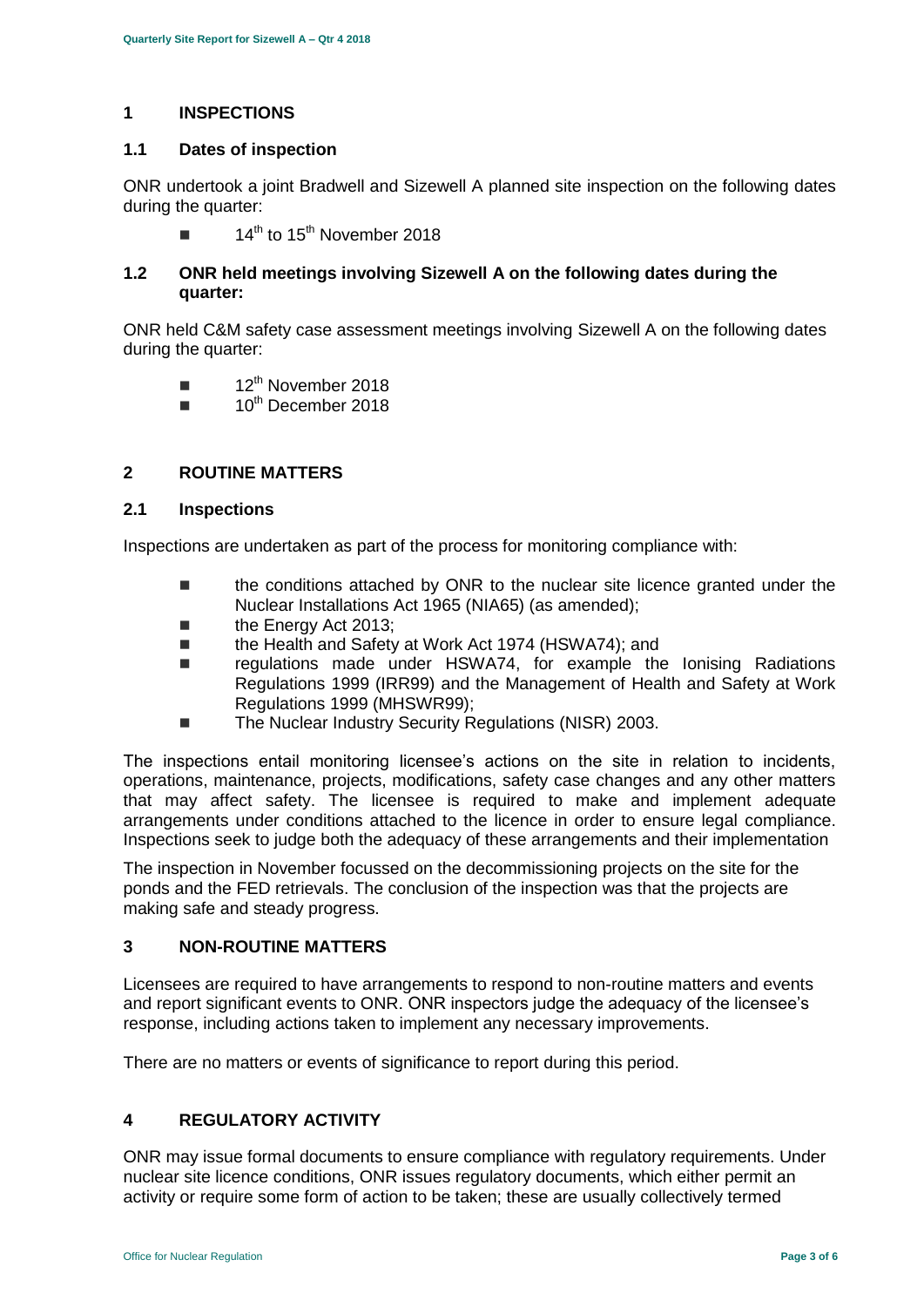'Licence Instruments' (LIs), but can take other forms. In addition, inspectors may issue Enforcement Notices to secure improvements to safety.

On 12 November following satisfactory results from observing commissioning tests and inspecting the readiness of the site to enter C&M, ONR issued its Consent for the Bradwell site to formally enter the Care and Maintenance stage of decommissioning.

The Bradwell site is now officially being managed remotely from the Sizewell A site, however local management will remain in place until the final work for Care and Maintenance on the site is completed. This is scheduled to finish by end March 2019.

Reports detailing ONR's regulatory decisions can be found on the ONR website at [http://www.onr.org.uk/pars/.](http://www.onr.org.uk/pars/)

#### <span id="page-3-0"></span>**5 NEWS FROM ONR**

#### **October:**

- We welcomed the **publication** of the key review of operational safety performance at Torness nuclear power station, published by the International Atomic Energy Agency and the UK government. The report highlights eight areas of good practice at Torness and offers proposals for further improvements, which we fully support.
- Following our decision to prosecute, EDF Energy Nuclear Generation Ltd and Doosan Babcock Ltd pleaded guilty to offences at Hinkley Point B under the Health & Safety at Work etc. Act 1974, section 3(1) and the Work at Height Regulations 2005, Regulation 4(1) respectively. The incident was a conventional health and safety matter, with no radiological risk to workers or the public. [A sentencing date](http://news.onr.org.uk/2018/10/edf-and-doosan-babcock-plead-guilty/) has been set for 1 February 2019 at Taunton Crown Court.

#### **November**:

- Following a rigorous procurement process, we appointed six nuclear supply chain organisations to our new [Technical Support Framework \(TSF\).](http://news.onr.org.uk/2018/11/new-technical-support-framework-announced/) The new TSF, which came in to effect on 1 November 2018, has been established to provide a renewed and modernised framework for procuring technical support. We use this technical support to obtain, for example, expert technical assessments, access to specialist software or modelling, or access to niche skill sets that we do not retain in-house.
- The revised Nuclear Safety Directive introduced a European system of Topical Peer Review in 2017 and every six years thereafter. We played a leading role in the preparations for the first European 'Topical Peer Review' on Ageing Management of Nuclear Power Plants and welcome the publication of the first [peer review report](http://news.onr.org.uk/2018/11/onr-welcomes-first-topical-peer-review/) by the European Nuclear Safety Regulator Group. We are pleased that a number of our experts made a valuable contribution to the exercise alongside 16 European countries as well as Norway, Switzerland and Ukraine. The UK report was authored jointly between ourselves, EDF Nuclear Generation Ltd and EDF-NNB GenCo.
- [The Atomic Weapons Establishment \(AWE\) was fined £1 million](http://news.onr.org.uk/2018/11/awe-prosecution-reaction/) after admitting offences under Section 2 (1) of the Health and Safety at Work etc. Act (1974). The incident, which occurred on 27 June 2017 was a conventional health and safety matter and there was no radiological risk to workers or the public. The prosecution was the result of our investigation into the incident.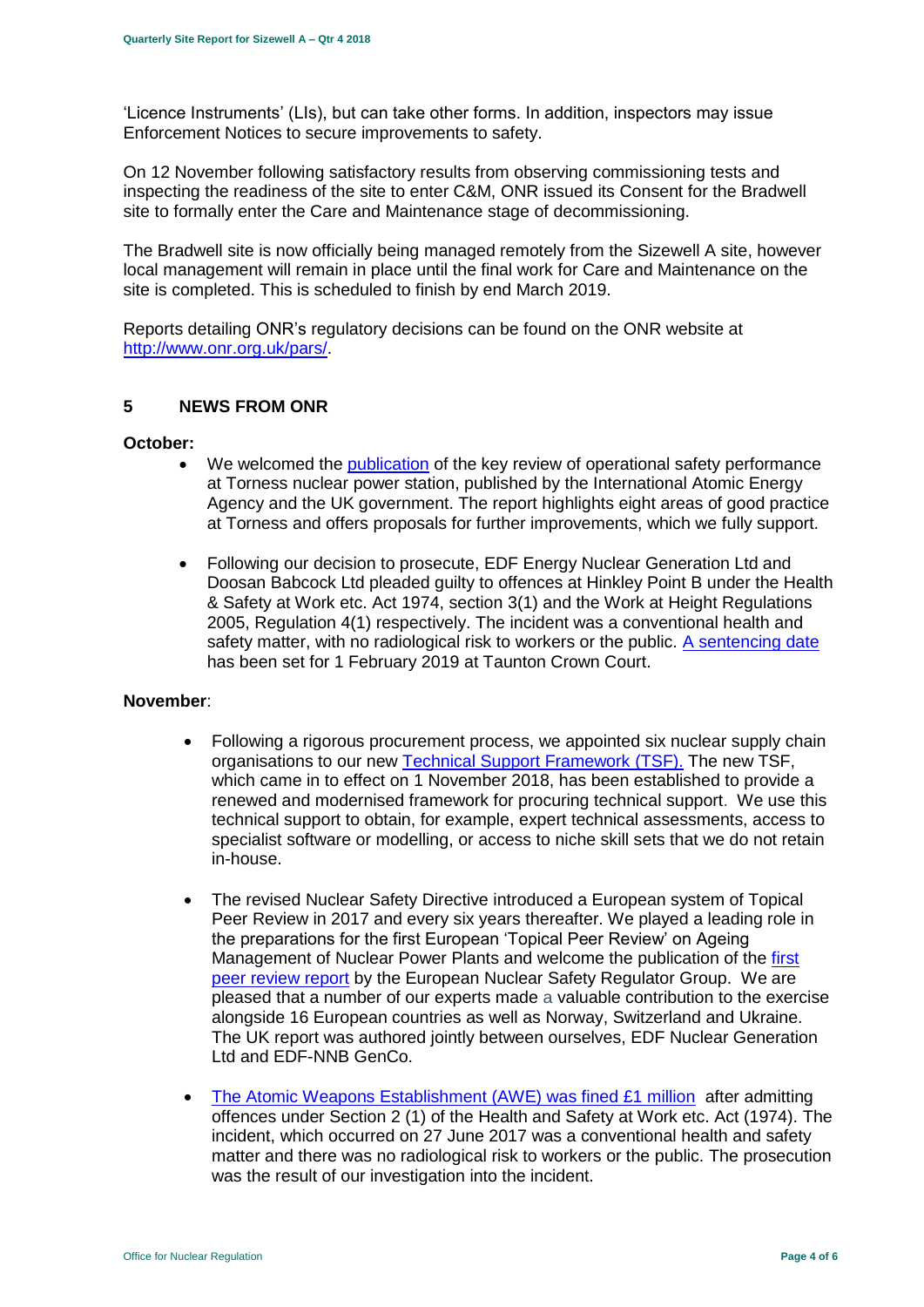- In conjunction with the Environment Agency, we announced the completion of our [initial high level scrutiny](http://news.onr.org.uk/2018/11/uk-hpr1000-completes-gda-step-2/) of the UK HPR1000 reactor design.
- We provided NNB Genco (HPC) Ltd (NNB GenCo) with [consent](http://news.onr.org.uk/2018/11/consent-for-hinkley-point-c-nuclear-island-concrete-pour/) to commence the unit 1 Nuclear Island concrete pour at Hinkley Point C (HPC). We also hosted our third webinar to explain our permissioning role for the Nuclear Island concrete pour at HPC and to provide information on our work to ensure that the new nuclear power station is built to the standards expected in the UK. Amongst others, a number of Site Stakeholder Group members joined the webinar and we received excellent feedback. We are planning further webinars on various topics in 2019. If you would like to find out more, please contact the ONR Communications team at [contact@onr.gov.uk](mailto:contact@onr.gov.uk)
- After 16 years of decommissioning work, Bradwell became the first of the Magnox nuclear power stations to receive our permission to enter into a period of "care and maintenance".
- The nuclear safeguards regulations which will enable ONR to set up the domestic safeguards regime following Euratom withdrawal, were laid in Parliament. The Government published the details, [alongside its response and the feedback to](https://www.gov.uk/government/consultations/nuclear-safeguards-regulations)  [consultation on the draft regulations on its website.](https://www.gov.uk/government/consultations/nuclear-safeguards-regulations)

#### **December**:

- [Court proceedings continued](http://news.onr.org.uk/2018/12/prosecution-of-sellafield-ltd/) in our [prosecution of Sellafield Ltd](http://news.onr.org.uk/2018/07/update-prosecution-of-sellafield-ltd/) for offences under Section 2 (1) of the Health and Safety at Work etc. Act (1974).
- Reactor 3 at Hunterston B remains offline after being shut down following a routine inspection into cracks in its graphite core, in March 2018. [Cracking of the graphite](http://www.onr.org.uk/civil-nuclear-reactors/graphite-core-of-agrs.htm)  [bricks in Advanced Gas-cooled Reactors](http://www.onr.org.uk/civil-nuclear-reactors/graphite-core-of-agrs.htm) such as Hunterston B is expected as the reactors age. However, the number of cracks found during the inspection of Reactor 3 has led to the licensee, EDF Nuclear Generation Limited, carrying out further inspections of the core. Reactor 4 at Hunterston B was taken offline in October for an inspection of its graphite core. EDF Energy has submitted a safety case for Reactor 4 and is preparing one for Reactor 3. We will assess both safety cases to determine whether the reactors are safe to return to service. Neither reactor may restart without our consent, which we will give only if it is safe to do so.
- The Government published a [Written Ministerial Statement](https://www.parliament.uk/business/publications/written-questions-answers-statements/written-statement/Commons/2018-12-19/HCWS1217/) on implementing Geological Disposal, announcing the publication of its [Working With Communities](https://www.gov.uk/government/publications/implementing-geological-disposal-working-with-communities-long-term-management-of-higher-activity-radioactive-waste) policy and the launch of a consent-based process to find a site to host a Geological Disposal Facility (GDF). While we have no formal role in identifying the site for a GDF, any future facility will need to meet the high standards of safety and security required of a licensed nuclear site.
- All our latest news is available on our website [www.onr.org.uk](http://www.onr.org.uk/)